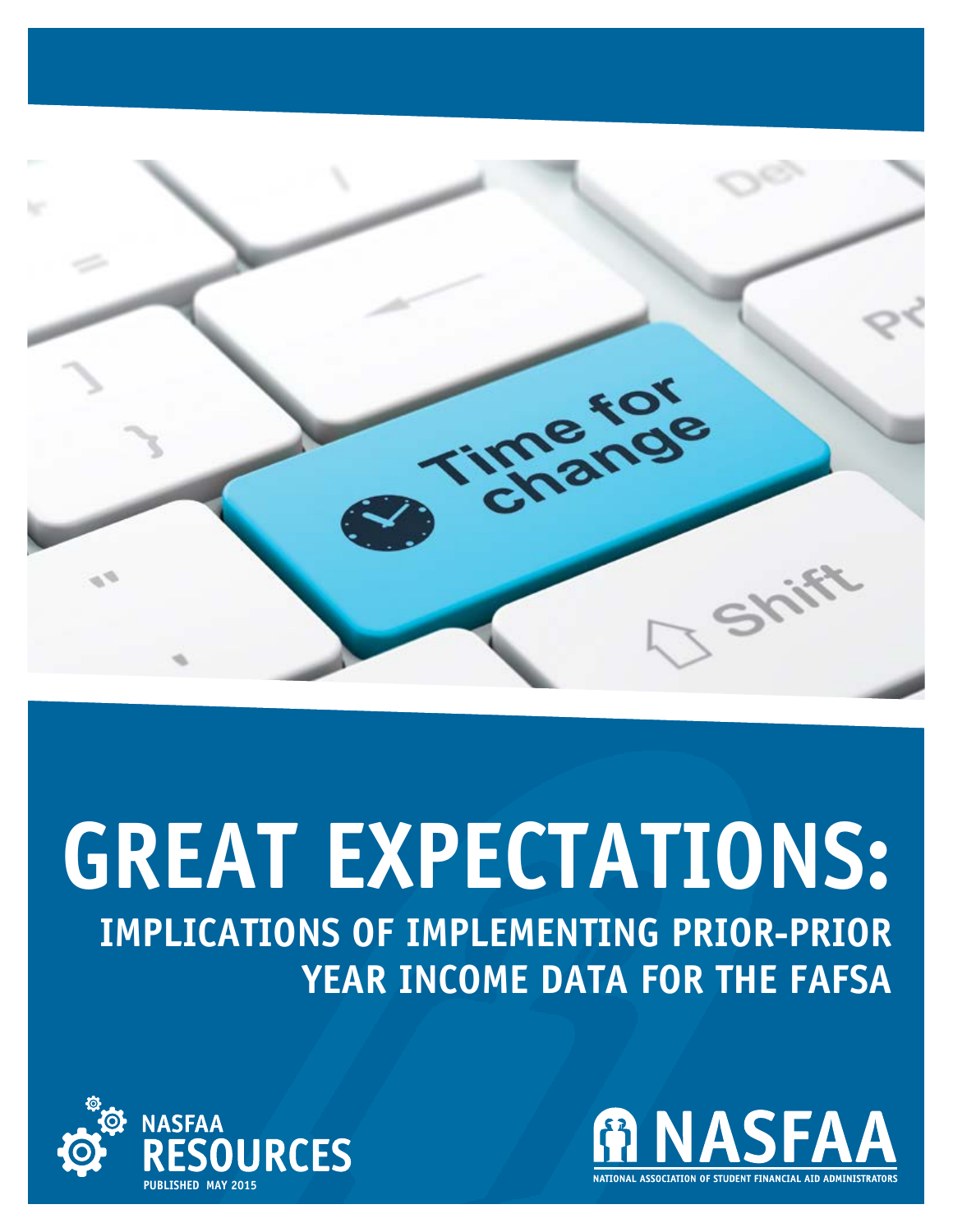## Acknowledgements

This work was made possible through a consortium of the National Association of Student Financial Aid Administrators along with the National College Access Network (NCAN) and The Education Trust. It is the result of a collaborative effort on the part of several individuals, organizations and institutions. Without the willingness to share their time, expertise and resources, this work would not have been possible. You have our most sincere gratitude.

Working group: Richard Heath (Anne Arundel Community College), Doug Severs (Oregon State University), Rick Shipman (Michigan State University), Francisco Valines (Florida International University), & Christine Zuzack (Pennsylvania Higher Education Assistance Agency).

Partner organizations: Jorge Martinez (The Council for Opportunity in Education), Todd Rinehart (National Association of College Admission Counseling) & The National Association of State Student Grant and Aid Programs.

The Bill & Melinda Gates Foundation.

NASFAA staff: including, NASFAA President & CEO Justin Draeger, Joan Berkes, Karen McCarthy, Megan McClean, Jesse O'Connell, Charlotte Etier, and Justin Riley.



NASFAA is the largest postsecondary education association with institutional membership in Washington, D.C., and the only national association with a primary focus on student aid legislation, regulatory analysis, and training for financial aid administrators in all sectors of post-secondary education. No other national association serves the needs of the financial aid community better or more effectively.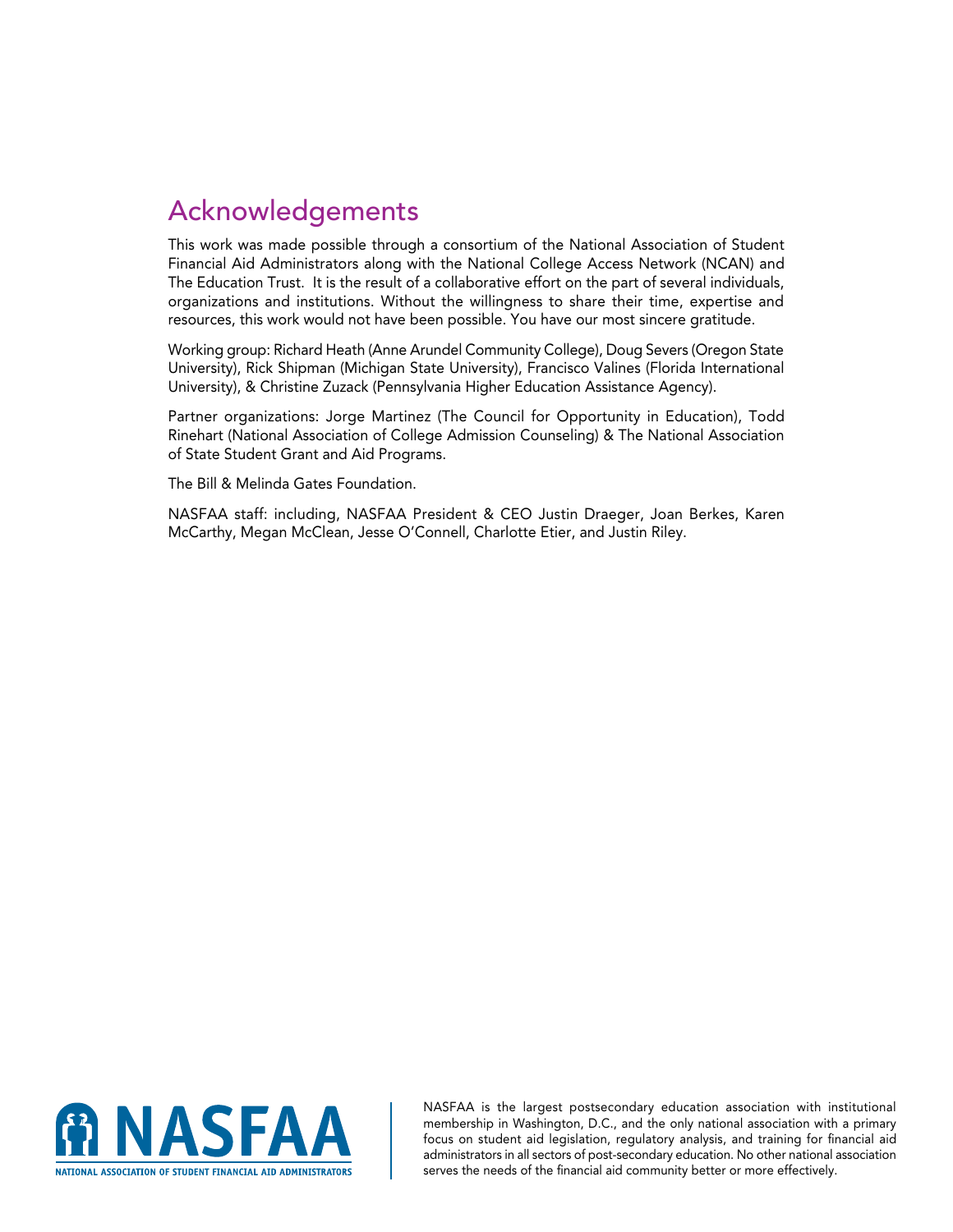### Introduction

Following the release of "A Tale of Two Income Years: Comparing Prior-prior Year and Prior-year Through Pell Grant Awards" (Kelchen & Jones, 2013), the National Association of Student Financial Aid Administrators (NASFAA) continued exploring the potential implications of implementing prior-prior year (PPY) in earnest. Throughout the course of the collective PPY conversation there have been myriad questions raised concerning the specifics, mechanics and far-reaching impacts of such a significant change to the foundational instrument of determining eligibility for federal student aid, in addition to state and institutional assistance. Those questions range from concerns regarding increased administrative burden for financial aid administrators, to federal and state budgetary impacts, to how the overall annual timetable for Free Application for Federal Student Aid (FAFSA) development and release might change the face of the recruitment and admissions cycle for institutions. In addition to those concerns, however, the numerous potential advantages which have surfaced, in NASFAA's opinion, far outweigh the concerns. The advantages include:

- Earlier and more accurate financial aid award information which would allow first-time students and their families to make better-informed decisions about institutional selection;
- Improved reliability of student/family data for eligibility determination; and
- The potential for increased access to postsecondary education by way of increased FAFSA completions.

What follows in this paper is a summary of those implications and responses to them gleaned from a working group of representative higher education professionals. This work represents only a portion of the efforts being coordinated through a broader consortium along with the National College Access Network (NCAN) and The Education Trust to explore and advocate for increased access and success in higher education. The Bill & Melinda Gates Foundation generously funded this project as part of their Reimagining Aid Design and Delivery initiative. We are grateful to our consortium partners and the Gates Foundation for their support.

### Background

The FAFSA is the Department of Education's (ED) official tool for determining eligibility for federal student aid. The FAFSA uses conditional and skip logic along with algorithmic calculations to determine an Expected Family Contribution (EFC) based on financial information regarding the student's financial circumstances for the household. The EFC amount is ultimately derived from taxed and untaxed income, assets, and factors such as geographical location, size of the household, and number in college. Currently, the financial information collected on the FAFSA is from the tax year immediately preceding the award year for which the student is applying. For example, the 2014 tax returns and associated data are used for completing the 2015-16 FAFSA.

While the FAFSA and calculated EFC serve as the primary basis for determining award eligibility and amounts for the purposes of federal student aid, this information also informs the awarding process for many states and institutions which offer their own financial assistance. Much of the non-federal aid funds are awarded on a first-come, first-served basis, therefore creating an urgency to complete the FAFSA as early as possible after it becomes available on January 1 in order to have the best chance of receiving some of that aid. While some states set their deadline for FAFSA completion in February or March, this window of time is typically insufficient to provide students and their families an opportunity to have their taxes filed prior to beginning the FAFSA filing process. The result is that at least the initial FAFSA filing is frequently done without having the most accurate information available, so it will require the student to return to their application to update it once their taxes have been filed. Additionally, ED introduced the Internal Revenue Service's (IRS) Data Retrieval Tool (DRT) in 2010 in an effort to minimize the length of time it takes to complete the FAFSA as well as improve the accuracy of the data collected. While this utility has proven very valuable in reducing errors as well as the burden on applicants and schools, it is only effective when it is available and works as designed, and it is generally not available for use before February 1.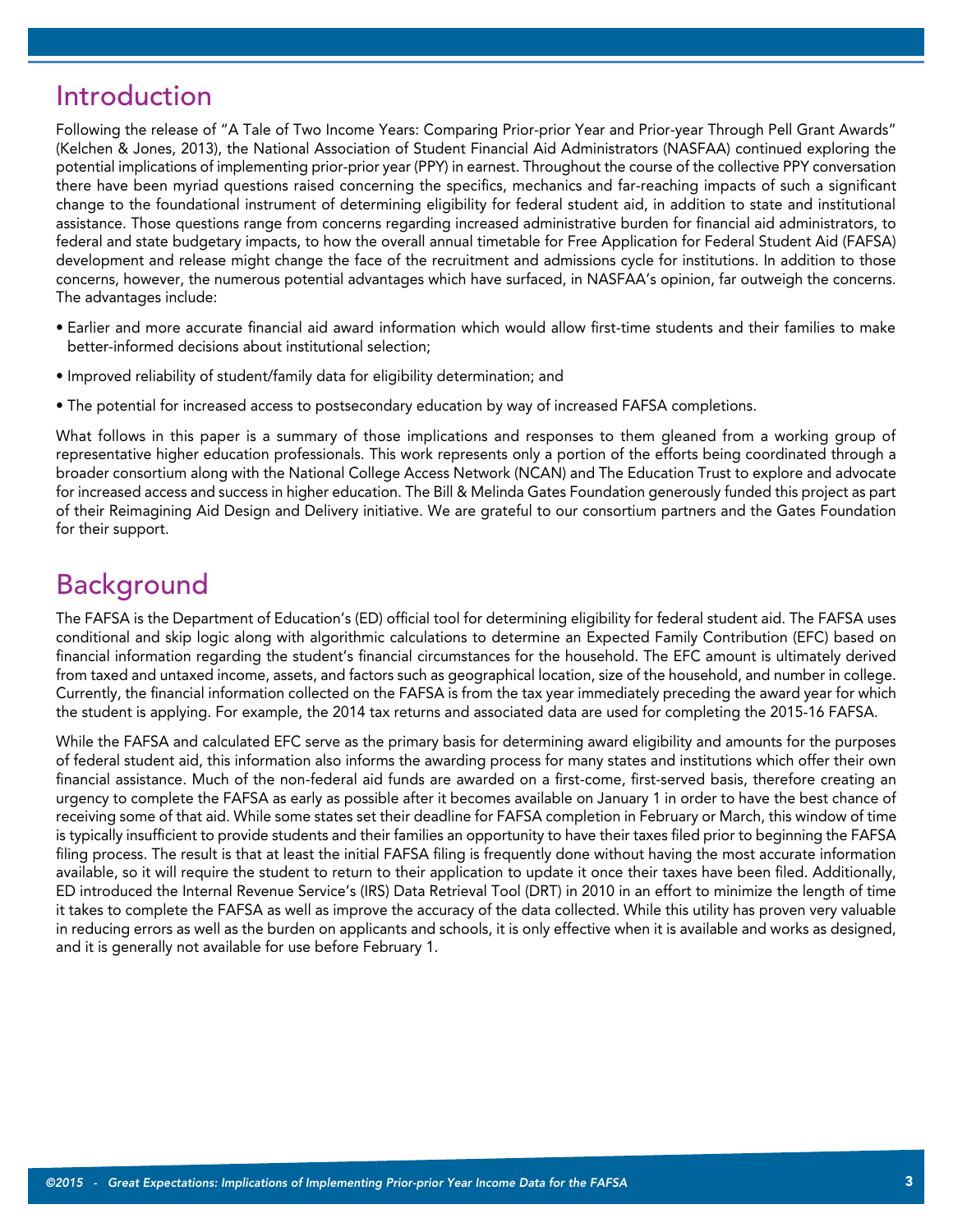The challenges regarding the accuracy and timeliness of FAFSA completion, as well as inherent barriers such as the length and complexity of the application, have led to the exploration of potential changes to the process. The most promising of these potential changes is the proposition to move to using prior-prior year income data when completing the FAFSA. Under this methodology, for instance, the 2015-16 FAFSA would draw from 2013 year tax filing data. This is significant because, in this example, 2013 tax filing data would be available for retrieval using the DRT starting from the first day that the 2015-16 FAFSA is available for completion. This would greatly improve the accuracy of information used to determine eligibility for financial aid. Simultaneously, the change could potentially allow for access to the FAFSA earlier than the current rollout date of January 1 since the PPY tax returns would already have been filed. This would afford institutions the ability to create and deliver a more timely and accurate award package to prospective students and their families, providing them the tools to make the best informed enrollment decisions regarding cost and affordability. It is worth noting that this proposed change to use prior-prior year income data would not require congressional action; Education Secretary Arne Duncan presently has the authority to enact a change to implement PPY.

In an effort to best understand the potential effects of PPY implementation, NASFAA solicited feedback from a working group of financial aid professionals from around the country in addition to consulting with representatives from The Council for Opportunity in Education and the National Association of College Admission Counseling. Over the course of four months and through numerous collaborative discussions, this feedback was gleaned and has been categorized into three sections: expressed concerns, benefits, and considerations. It is the hope of NASFAA that the responses and information included in this paper will provide reasonable and demonstrable evidence to address those concerns and support the recommendation to implement PPY.

### Expressed Concerns

### *Concern: PPY is going to result in increased Pell Grant spending*

Response: While it is impossible to forecast exact implications to Pell Grant spending, NASFAA's research indicates that Pell Grant spending would not significantly increase as a result of professional judgments, but may see an increase due to the broadened pool of FAFSA applicants. The latter scenario would represent a mark of success for a move toward PPY.

While the precise changes in Pell Grant spending on the basis of the volume of professional judgments cannot be forecasted with full certainty, it is the belief of NASFAA that significant changes to EFCs, and subsequently material increases to Pell Grant spending, would be minimal. This belief is rooted in the findings, shared in NASFAA's "A Tale of Two Income Years: Comparing Prior-prior Year and Prior-year Through Pell Grant Awards," that only about 16-18 percent of students would see major changes in their Pell Grant awards (more than \$1,000 in either direction), while 12-14 percent would experience a very minimal change (less than \$1,000 in either direction), and the remaining 68-71 percent would see no change at all (Kelchen & Jones, 2013). Additionally, there are a substantial number of circumstances that are reviewed via the professional judgment process that result in no changes being made to the EFC or where the change in EFC does not result in a change to the student's financial aid eligibility.

### *Concern: PPY is going to negatively impact state funding*

Response: Results of the NASFAA working group research suggest that the vast majority of states who have some form of grant aid will experience minimal challenges as a result of PPY. This is based, at least in part, on a National Association of State Student Grant & Aid Programs (NASSGAP) survey of state grant agencies which sought to better understand the perceived changes that might be necessitated as a result of PPY implementation (see Appendix A). Based on data collected from 29 respondents out of 47 states which have need-based grant programs, 86.2 percent indicated that there would be "no issues related to following the FAFSA information based on a shift to PPY" (National Association of State Student Grant and Aid Programs, 2014). Individual states, if deciding not to align with PPY, would have to develop an alternative and equitable solution for calculating and determining an EFC following similar logic to the existing calculation. While there may be some variation introduced in terms of methodology in state allocation determinations due to individual states autonomously deciding to continue their current practices of determining need and eligibility and others following the federal use of PPY, the majority do not foresee obstacles being created as a result of a move to using PPY data. According to NASSGAP's survey, 96.4 percent of the responding states do not foresee needing to create their own, new need analysis mechanism based on a change to PPY (National Association of State Student Grant and Aid Programs, 2014). Some states currently have a particular methodology specified in their statutes that dictates more precisely the tax and income information to be used for applicants. For a few states, a state statutory change would be necessary in order to align with the use of PPY while others would not require legislative action.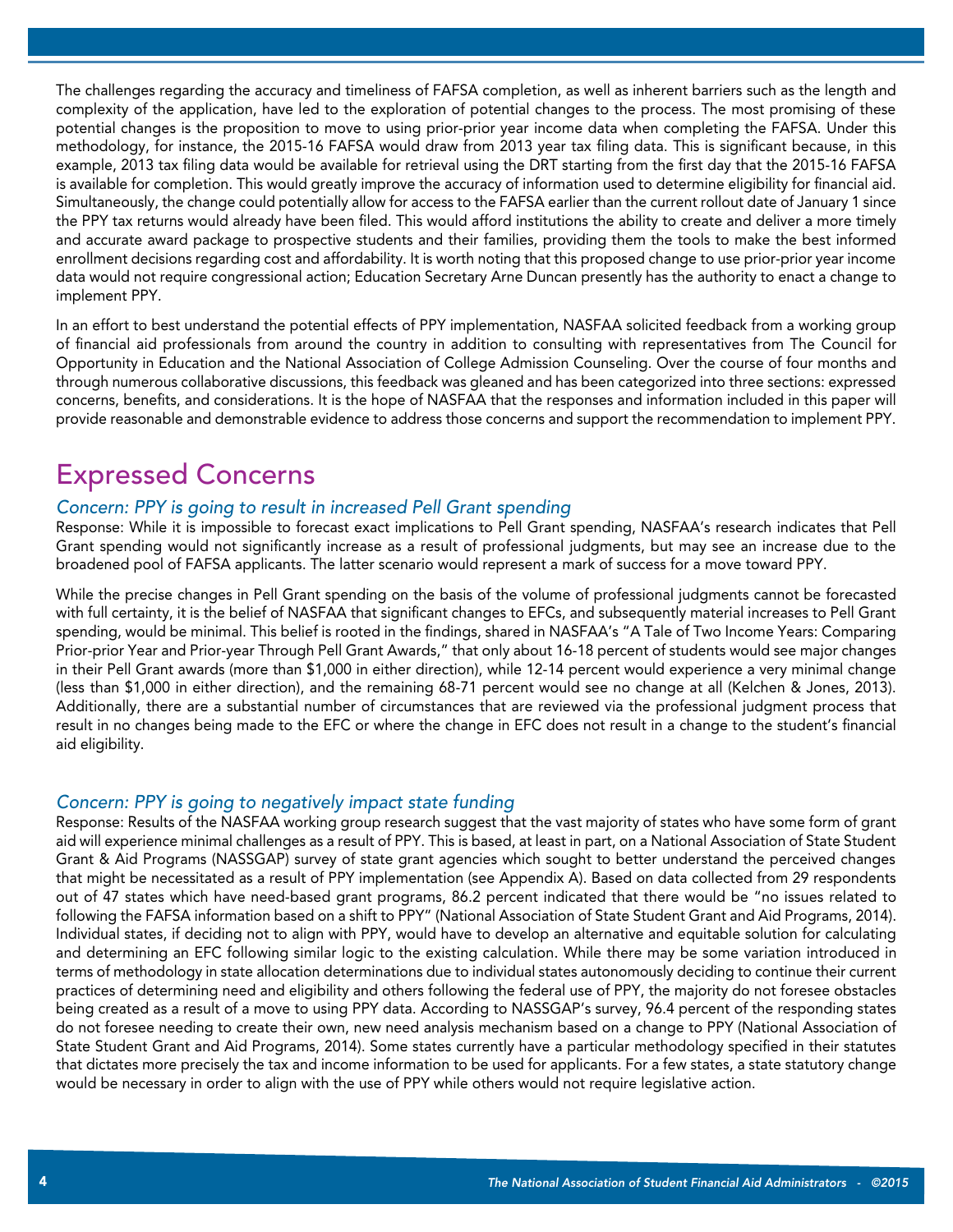#### *Concern: PPY is going to increase administrative burden*

Response: One of the chief concerns related to the implementation of PPY is the administrative burden related to the expected increase in the number of professional judgment adjustments that may be requested. Whenever a student or a student's family has experienced a significant change in their financial situation, subsequent to completing a FAFSA, financial aid administrators are permitted to collect all necessary documentation and execute a professional judgment adjustment to certain data elements in the EFC formula, including income, to more accurately represent the family's current ability to pay educational expenses. Since income earned in the prior-prior year is one year further removed from present day, some believe that the potential for income discrepancies is greater and could lead to more requests for professional judgment considerations.

Even if the implementation of PPY results in an initial increased number of professional judgment requests, the projected increased availability and utilization of the IRS DRT will significantly decrease the total number of verifications. While the process of addressing files selected for verification increases the amount of work required by financial aid administrators and their staffs, and also creates additional effort for students and their families, the volume of files selected for verification appears to be trending downward. In December 2014, ED shared the following at the annual Federal Student Aid training conference: "For the 2013-14 cycle, approximately 6.9 million applicants (32.4%) were selected for verification; to date [through November 2014] for 2014-15, approximately 4.7 million applicants (25.7%) have been selected" (Coghlan, Fortelny, & McCullough, 2014). The overall effect is expected to be that financial aid administrators will be spending their time and resources focused more on the student and family circumstances in which reviews are most warranted. In short, there is likely to be shift in time and resources spent on verification to time and resources spent on professional judgments, but on the whole this shift would not result in an increase in administrative burden. In addition, given that the FAFSA would likely become available earlier under PPY, financial aid administrators would have even more time to complete professional judgment evaluations.

In order to proactively identify and better define situations in which greater scrutiny of an individual student or family's economic situation directly impacting their ability to pay for educational costs is necessary, NASFAA recommends that applicants be able to check a box on the FAFSA if any significant change in their income occurred between when they are completing the FAFSA and the tax year being reported. In order to be effective, this indicator would need to be accompanied by text that provides the applicant with some context and a definition of what qualifies as a "significant change" in their circumstances. On the institutional side, this indicator would provide a direct line-of-sight to those students potentially needing a deeper look into their circumstances while affording institutions and ED an opportunity to track those populations and volumes.

#### *Concern: PPY is going to cause disruption of systems*

Response: While there will likely be some unique technical challenges associated with an initiative as substantial as PPY, NASFAA believes that these challenges will be contained within a 1-2 year window immediately surrounding the award year of implementation. Both the schedules for developing necessary modifications for software vendors supporting student information systems, as well as ED systems, would require significant consideration. Although the initial requirements gathering and development cycle for the implementation of PPY is believed to be substantial, there is a reasonable expectation that the changes can be made with ample advanced notice. It is also believed that once the initial development and transition year are past, the ongoing technical and functional resource commitments would normalize. Overall, the concerns surrounding the disruption of systems can be minimized, if not mitigated entirely, with adequate lead time. See a comparison of the existing FAFSA development and release timeline and the proposed, shifted timeline in Appendix B.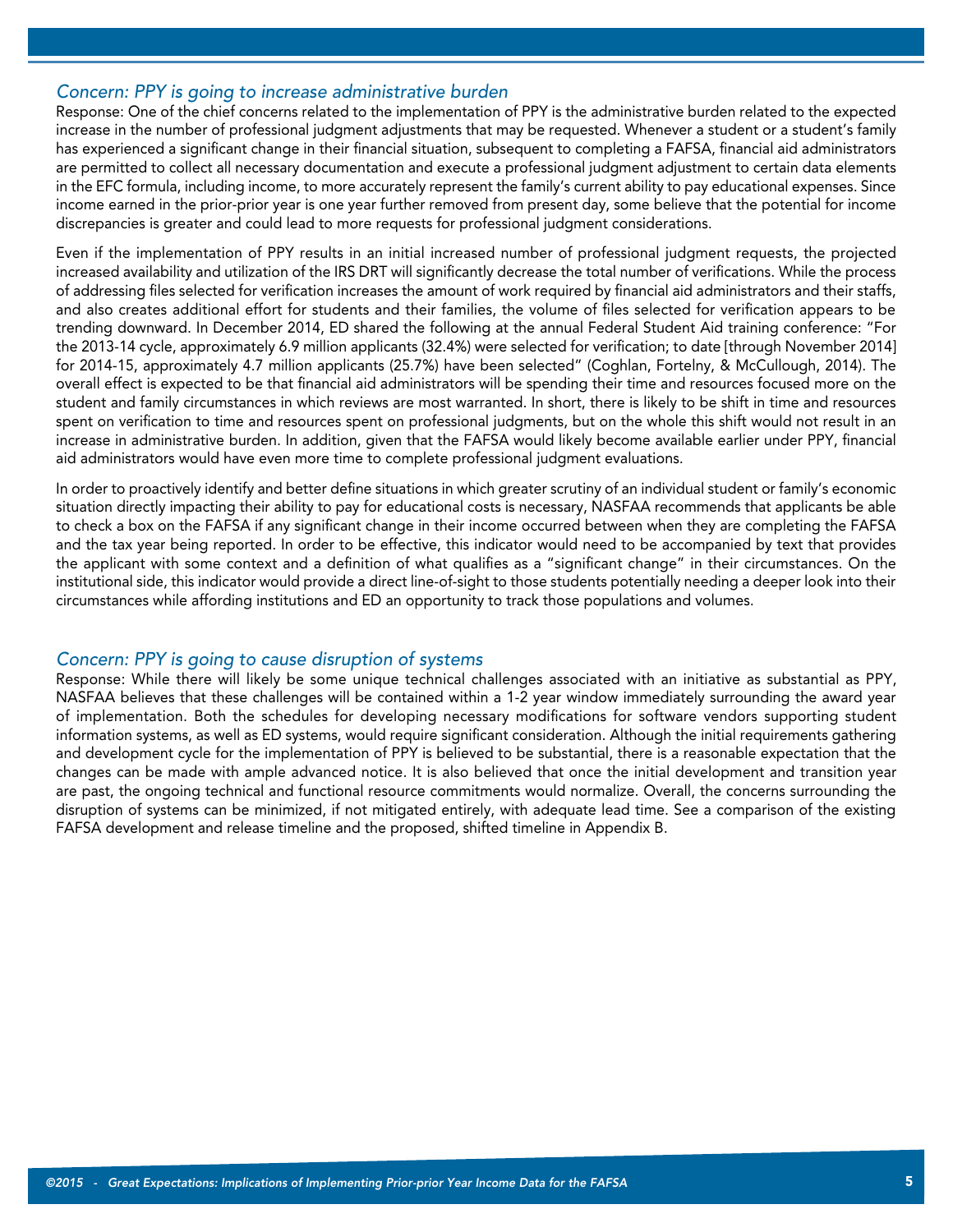# **Considerations**

### *Question: Would institutional awarding methodologies change?*

Response: Similar to the potential changes to the mechanism for determining awards of state funding as a result of PPY implementation, consideration should be made by individual institutions in their methodology for determining eligibility and award amounts for institutional funds. Regardless of whether they make use of an alternative need analysis application or maintain their own mechanism for awarding institutional aid, both the approach and the tools used will need to be taken into account in light of changes to the FAFSA data using PPY.

#### *Question: How would PPY affect institutional policies regarding need awareness?*

Response: Currently, some institutions have an admissions policy that is need-blind, meaning they do not consider a student's financial circumstances in the decision-making process of whether to admit them or not. Other institutions, however, have a need-aware (or need-sensitive) admissions policy whereby they may reserve a certain allotment of admissions for students who do not exhibit a need for financial assistance. Implementation of PPY may provide an opportunity for an institution to change its policy based on the fact that more complete information regarding a student's financial need could be available earlier in the admissions process, assuming the adoption of PPY allows for the FAFSA availability date to be moved up earlier than January 1. While the opinions of the rectitude of need-blind versus need-aware policies are wide-ranging, the possibility of PPY implementation influencing an institution's policy in this regard should be considered.

### **Benefits**

#### *Earlier FAFSA Release*

With a move to implement PPY, NASFAA proposes a FAFSA release date of as early as September 1. This earlier date would significantly extend the amount of time students and families have to make decisions regarding what institution to attend based on more accurate, complete, and timely information. By adding four months to the FAFSA cycle at the beginning, financial aid offices would have more time to work with students who are selected for verification or who may have indicated a significant change in their economic circumstances and need additional attention in the form of a professional judgment. Not only does this take some pressure off of students and families who are so rushed to get through the financial aid process that they fail to complete all the necessary steps and subsequently drop out, it also lends itself to reducing the intensity of administrative burden on institutions. For first-time college students coming out of high school, this extension allows for institutions to be able to provide a more accurate financial aid package much earlier in the decision-making process for students and families.

The possibility of earlier FAFSA completion also allows for much better alignment with existing recruiting and admissions schedules and practices. Under current admissions schedules, families often have to consider an institution without having a concrete sense for their ability to pay, but students and their families could make more confident enrollment decisions if they were able to consider an accurate estimate of cost and financial aid offered. Ultimately, students being able to make informed enrollment decisions based on financial aid packages and true pictures of affordability would likely lead to greater persistence and completion by establishing good student-institution matches from the outset. These advantages are best illustrated in the context of students who meet the eligibility criteria of the TRIO program, those who have demonstrated profound financial need, who are first generation college goers, and who bear various other risk factors which might present barriers to college attendance and completion.

### *Accuracy of Data*

PPY implementation serves the purpose of collecting, reviewing, and ultimately awarding Title IV Aid based on the most accurate student/family data possible. The shift to PPY would mean that all required federal tax returns would have been filed for the tax year being used to complete the FAFSA. In principle, that implies that nearly all tax-filing students and their parents should be eligible to use the DRT with few exceptions. ED information shared at the 2014 FSA Training Conference indicates that for the 2014-15 cycle (data to date through October 2014) 76 percent of independent students and 62 percent of dependent students who were ineligible to use the DRT were ineligible on the basis of either having not completed their taxes or because the DRT was not yet available (Fortelny & Parkinson, 2014). Reducing or eliminating these two common barriers of not having taxes completed and not being able to use the DRT would mean that relatively few students would fall into an exception category and that the vast majority of FAFSAs would have an EFC calculated on true and confirmed tax filer data. The relatively few FAFSA records which fall into an exception category requiring additional follow up and collection of information would be limited to those student and family situations for which the time and resources of financial aid administrators is best spent.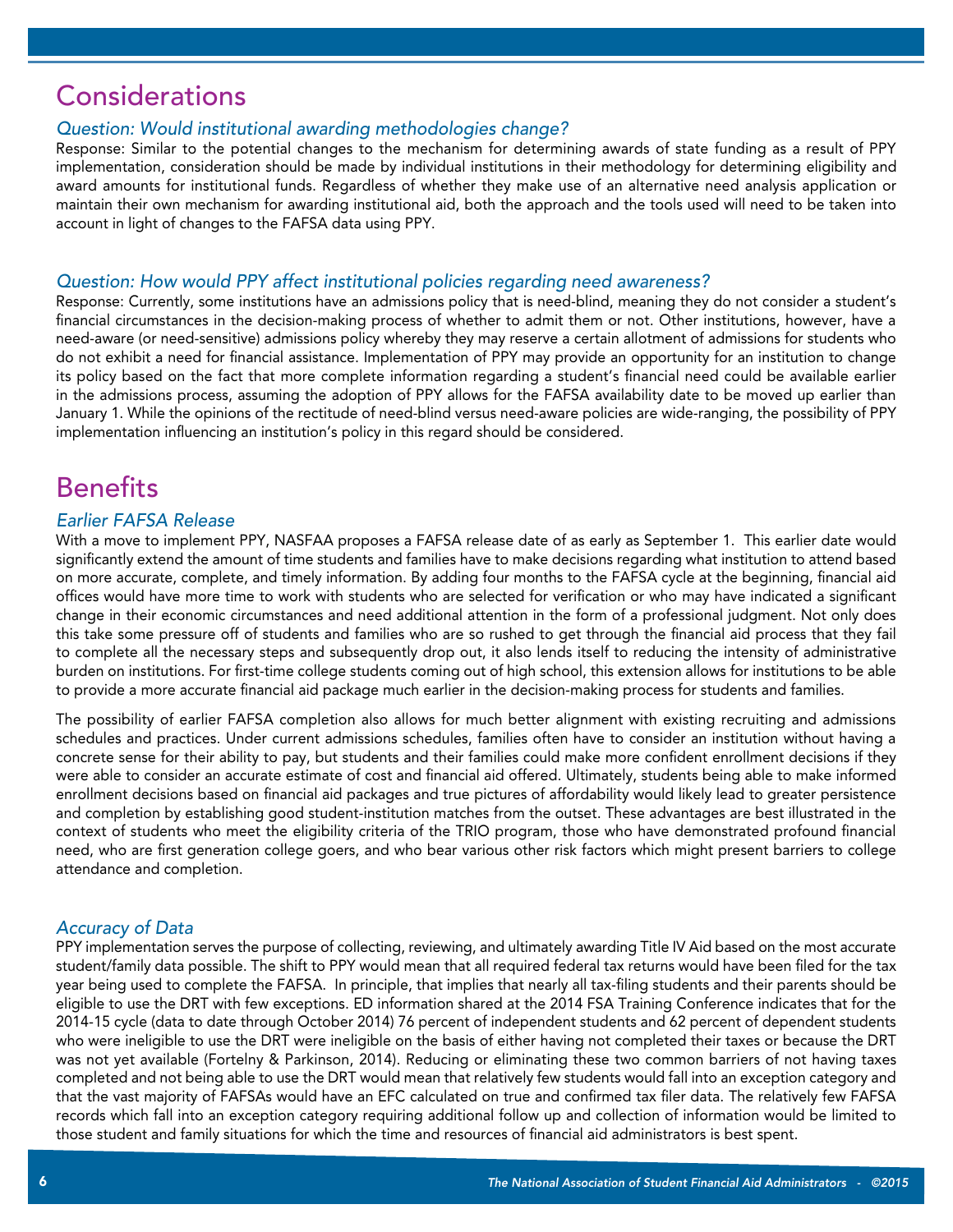# **Conclusion**

The myriad conversations from which this paper was derived incorporated the expertise of financial aid and other higher education professionals representing a broad range of institution types and higher education organizations. Namely, representation by the National Association of College Admission Counselors (NACAC) and a TRIO program coordinator were most relevant in shaping the expected impacts and advantages, particularly when considering implications to the broader admissions process and potentially disadvantaged student populations. Ultimately, it has been concluded that while it is impossible to accurately account for all potential impacts, the financial aid community and higher education community at large is in favor of implementing PPY and perceives the benefits and advantages to far outweigh any potential drawbacks. What can be posited with greater certainty is that the implementation of PPY stands to revolutionize the FAFSA application process and along with it the effectiveness of financial aid and admissions processes for institutions.

# References

Coghlan, R., Fortelny, G., & McCullough, C. (2014). *Verification and Unusual Enrollment History. 2014 FSA Training Conference for Financial Aid Professionals* (pp. 30-31). U.S. Department of Education.

Fortelny, G., & Parkinson, M. (2014). *FAFSA® and Application Processing System Update. 2014 FSA Training Conference for Financial Aid Professionals* (pp. 37-39). U.S. Department of Education.

Kelchen, R. J., & Jones, G. (2013). *A Tale of Two Income Years: Comparing Prior-prior Year and Prior-year through Pell Grant Awards.* Washington, DC: National Association of Student Financial Aid Administrators.

National Association of State Student Grant and Aid Programs. (2014). *Use of prior-prior year income as FAFSA base: A survey of state grant agencies.* (Aggregate data file). Retrieved from https://www.nassgap.org/vo/vo\_poll\_results.aspx?surveyId=76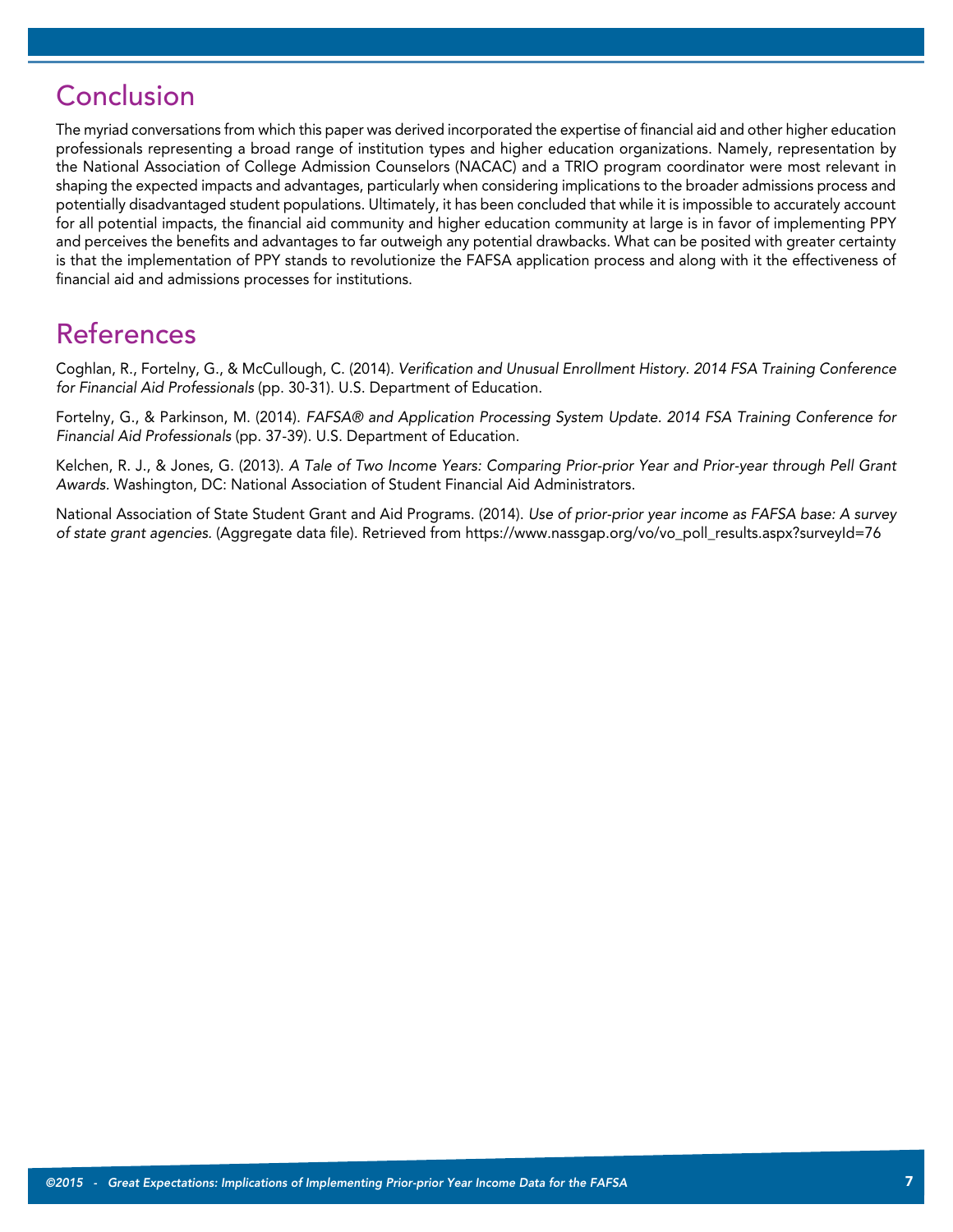### Appendix A

### *Aggregate Results of a NASSGAP Poll*

Question: Sen. Booker from NJ has introduced a bill that would authorize prior-prior year income as the basis for FAFSA completion.

> Would your state have any statutory or regulatory issues in using prior-prior year income in the FAFSA process? In other words, would you accept and utilize a Federally determined EFC or income information reported on the FAFSA that was based on prior-prior year income in award eligibility determination?

> Please answer "Yes" to indicate there would be no issues and you would be able to utilize prior-prior information.

Please answer "No" to indicate there might be issues and you might not be able to utilize prior-prior information.

Results: 29 people responded.

| Response     | #of votes | % of Total |
|--------------|-----------|------------|
| Yes          | 25        | 86.2%      |
| No.: [Total] | [4]       | [13.8%]    |

Question: Would the use of prior-prior year income in the Federal needs analysis process lead to your state implementing a needs analysis process based on prior-year income? In other words, would your state need to create a new financial aid assessment form or process?

#### Results: 28 people responded.

| Response | #of votes | % of Total |
|----------|-----------|------------|
| No       | -27       | 96.4%      |
| Yes      |           | 3.6%       |

- Question: If you already collect additional information (state specific questions, asset information, additional income information), would a FAFSA process based on prior-prior year income require changes to those processes?
- Results: 28 people responded.

| Response | #of votes | % of Total |
|----------|-----------|------------|
| No       | 25        | 89.3%      |
| Yes      | ັ         | 10.7%      |

Question: If you have state specific questions or questions specific to the use of the API - would mapping 'prior-prior' data into your state grant application create added complexity for students and families (because they would presumably have to input prior-year data when available)?

#### Results: 28 people responded.

| Response | #of votes | % of Total |
|----------|-----------|------------|
| No       | 23        | 82.1%      |
| Yes      | u         | 17.9%      |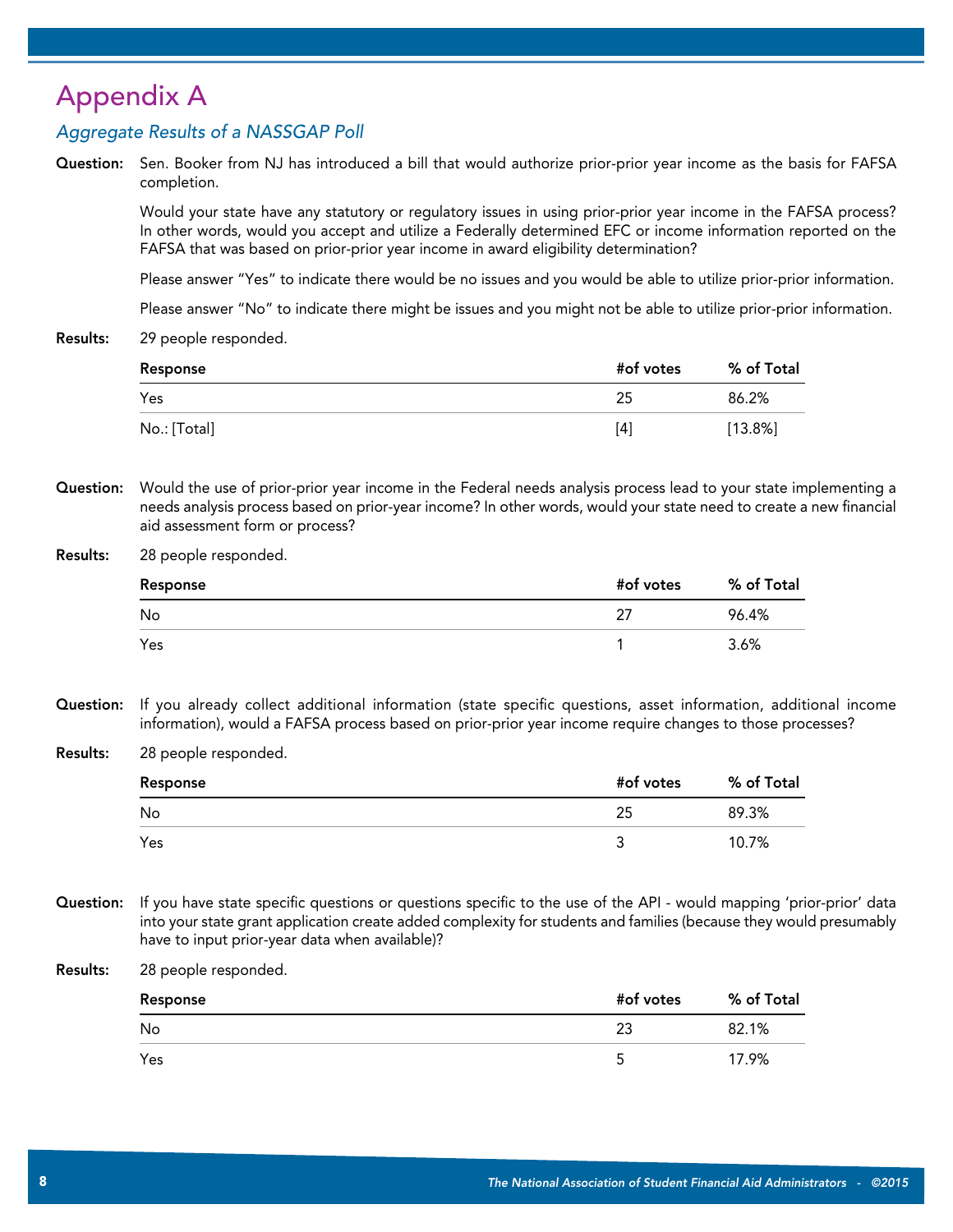Question: Should NASSGAP support this legislation?

| <b>Results:</b> | 28 people responded. |           |            |  |
|-----------------|----------------------|-----------|------------|--|
|                 | Response             | #of votes | % of Total |  |
|                 | Yes                  | 24        | 85.7%      |  |
|                 | No.                  | 4         | 14.3%      |  |

### Appendix B

*Proposed Changes to the FAFSA Development Timeline*